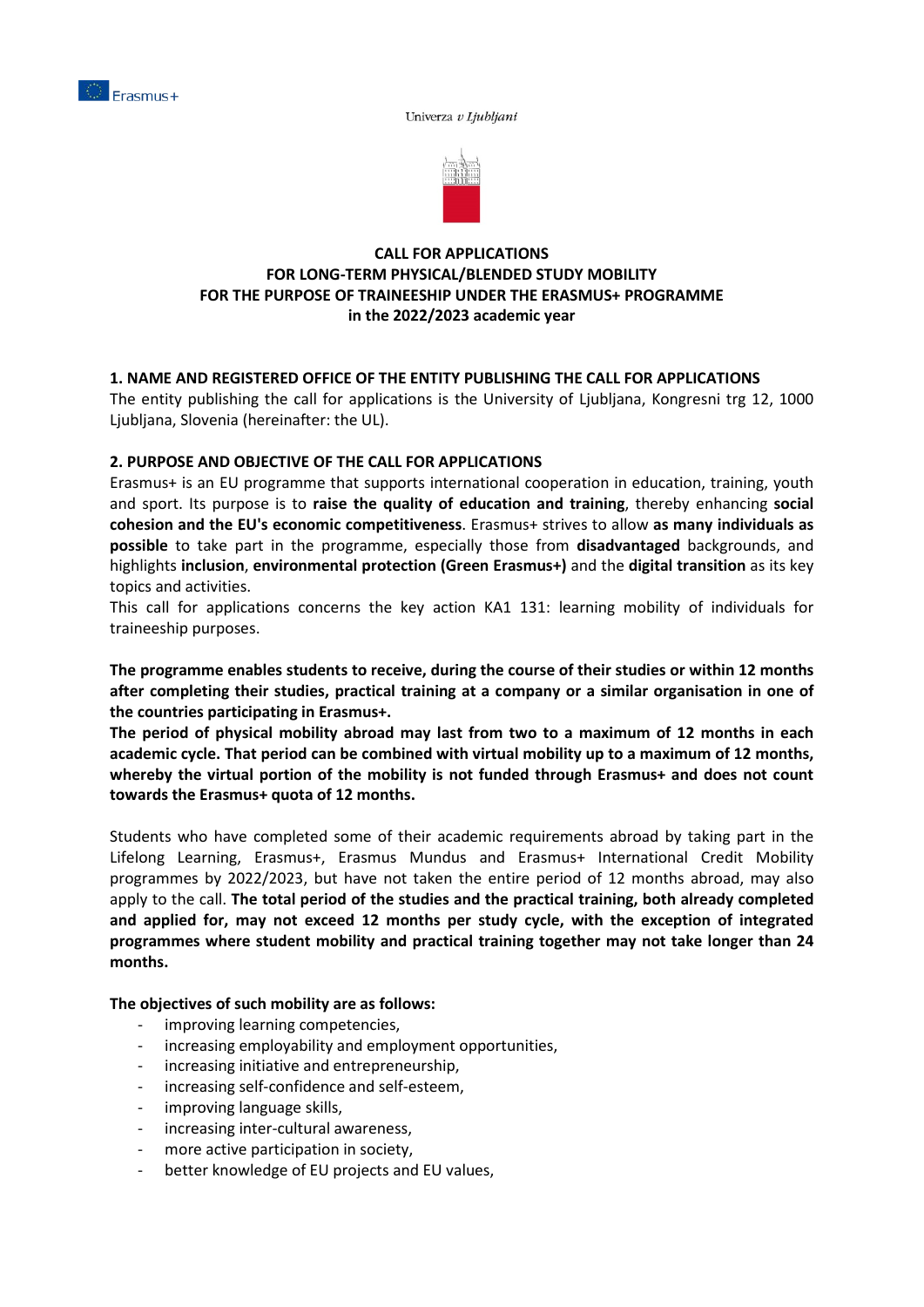increasing motivation for further education (formal and informal) and post-mobility training. **The ERASMUS+ traineeship abroad shall be substantively related to the subject of study. This is guaranteed by the student's supervisor or the Erasmus+ co-ordinator at the student's home faculty and the employer, who enter into an Erasmus+ Learning Agreement for Traineeship.** 

The minimum traineeship workload amounts to 25 hours per week.

The minimum number of credits a UL student must acquire during the traineeship is not specified and shall not be a condition for traineeship approval. The assignment of credits to be recognised at the home institution shall be decided on by the student's home faculty and then confirmed in the Erasmus+ Learning Agreement for Traineeship.

**The Erasmus+ participating countries include the EU member states, Iceland, Liechtenstein, Norway, North Macedonia, Serbia and Turkey.**

**Students may not take part in the mobility programme in the country of the sending university, in the country of their permanent residence or in the country of which they are citizens. The student must reside in the city of the hosting university for the entire duration of the Erasmus+ study abroad. Terminations and early completions of mobility shall be pre-approved by the UL Central Office of International Relations.**

UL students who are also employed may apply for the programme only if their employer does not cover the costs they incur during traineeship based on an issued travel order.

**The period of eligibility within this call for applications shall be from 1 June 2022 to 30 September 2023.**

**The University of Ljubljana will be accepting applications while the funds are available or no later than 1 July 2023.** 

## **3. TERMS AND CONDITIONS FOR APPLICANTS AND CONTENT AND COMPLETION OF THE APPLICATION FORM**

#### **3.1 Terms and conditions for applicants**

Applications may be submitted by UL students who have an active student status at their UL home faculty during the entire traineeship abroad, **with the exception of graduates who submit their applications in their last year (before the programme completion date) and undertake traineeship after completing their studies, but no later than within one year after completing their (undergraduate or master's) programme or by the end of the eligible period – i.e., by 30 September 2023**. **The study programme completion date is the date of the final thesis defence or the last exam (depending on the member institution), and not the last date on which the student still holds a student status.**

**The condition for the application shall be an already concluded Erasmus+ Learning Agreement for Traineeship signed by the student, the employer and the person in charge at the member faculty (e.g., the Erasmus+ co-ordinator).** 

Before and after the mobility programme, all selected Erasmus+ students, with the exception of native speakers, shall take **an online language test** via the **OLS** web portal for the main language used in the exchange. If the result of the online test for the main language of the exchange prior to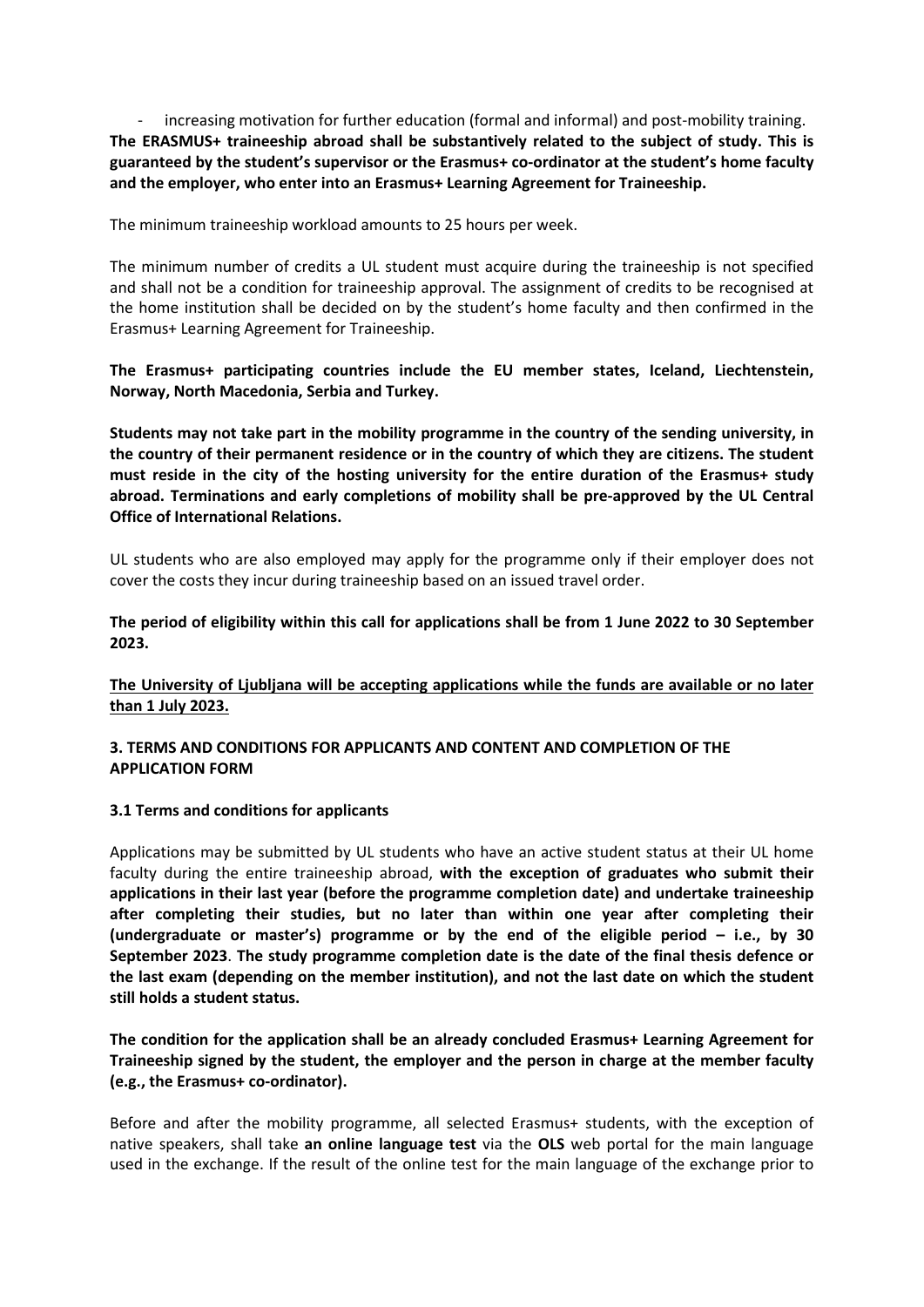departure on the mobility was C2, the student will not be required to take the online test of the main language of the exchange at the end of the mobility.

No student with outstanding financial obligations arising from an Erasmus or Erasmus+ programme may apply to the call.

#### **3.2 Search for companies and organisations**

**Organisations hosting** the traineeship may include the following:

- public or private, small, medium-sized or large enterprises (including social companies, and local, regional and national public authorities),
- social partners or other representatives from the economic sphere, including the Chamber of Commerce and Industry, small business/professional associations and trade unions,
- research institutes/educational centres,
- non-profit organisations and associations and NGOs,
- bodies providing vocational guidance, expert consulting and IT services.

The following types of organisations **shall not be eligible to act as hosting organisations**:

o EU institutions and other EU bodies, including specialised agencies. A more extensive list of such bodies is

available at: [http://europa.eu/about-eu/institutions-bodies/index\\_en.htm,](http://europa.eu/about-eu/institutions-bodies/index_en.htm)

o organisations conducting EU programmes (to prevent double financing).

## **4. GRANT**

The selected Erasmus+ programme students shall not be automatically entitled to an Erasmus+ grant. They shall apply for the grant and any additional allowances online, via the UL's VIS portal.

#### **The Erasmus+ grant shall be paid to the student before the mobility programme begins.**

The day on which the student must be present at an institution/employer abroad, i.e., the first working day, shall be deemed the first mobility day. The day on which the student completes their work at the organisation/employer abroad shall be considered the last mobility day.

The purpose of the Erasmus+ grant is to co-finance traineeship abroad, not to cover the expenses in full. The students' rights, obligations and responsibilities concerning the awarding of grants will be specified in detail in the Grant Agreement, which the students shall enter into with the UL before leaving for their traineeship abroad.

The number of months approved for funding per student under this call shall be limited to a maximum of 12.

**The actual number of months approved to be funded per student depends on the amount of funds the UL has at its disposal. If the funding proves insufficient to cover all activities applied for, the UL will cut the funding period for student mobility for traineeship purposes to less than 12 months, depending on the funds available. For the same reason, the UL may also limit the number of applications approved to one student within this call for applications. Extension of mobility is not envisaged within this call for applications.**

**During the 2022 project year, the Erasmus+ traineeship grant amounts (by country of mobility) are as follows:**

| <u>Group 1:</u>    | Denmark, Finland, Ireland, Iceland, Luxembourg,    | <b>EUR</b> |
|--------------------|----------------------------------------------------|------------|
|                    | Liechtenstein, Norway, Sweden, Austria, Belgium,   | 750/month  |
| Erasmus+ programme | Cyprus, France, Greece, Italy, Malta, Germany, the |            |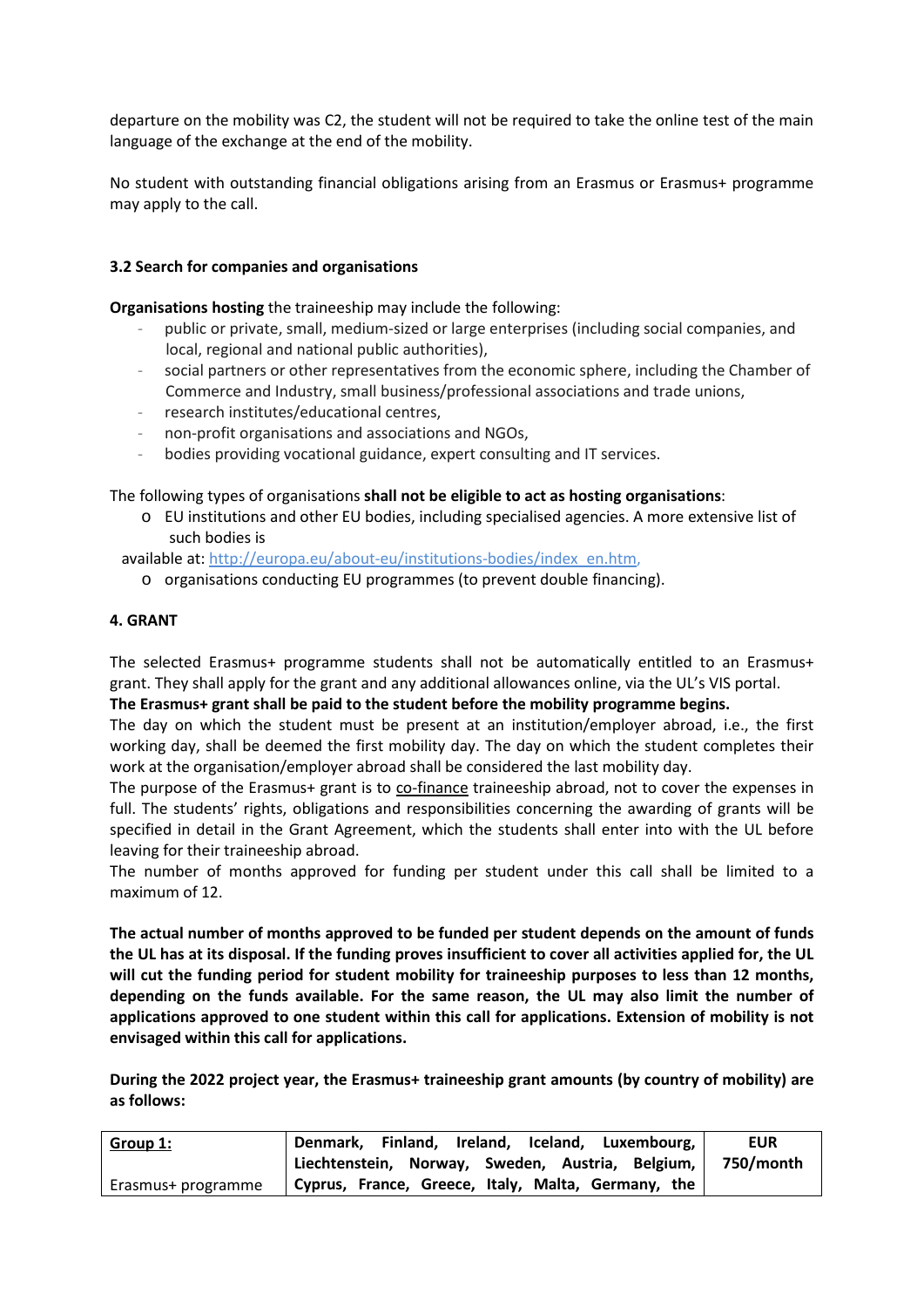| countries with a higher<br>and medium cost of<br>living         | Netherlands, Portugal, Spain                                                                                 |                         |
|-----------------------------------------------------------------|--------------------------------------------------------------------------------------------------------------|-------------------------|
| Group 2:                                                        | Bulgaria, Czech Republic, Estonia, Croatia, Latvia,<br>Lithuania, Hungary, North Macedonia, Poland, Romania, | <b>EUR</b><br>690/month |
| Erasmus+<br>programme<br>countries with a low<br>cost of living | Slovakia, Serbia, Turkey                                                                                     |                         |

**The monthly amount includes a traineeship allowance of EUR 150/month.** All Erasmus+ traineeship participants shall be eligible for this allowance (applies even with other allowances).

- 4.1. In addition to the basic Erasmus+ grant, UL students selected in this call for applications may also apply for an **Erasmus+ supplementary grant** if they meet the following conditions:
	- $\Box$  I am a citizen of the Republic of Slovenia with residence in the Republic of Slovenia **or**
	- $\Box$  I am a citizen of another EU member state who has lived in the Republic of Slovenia for five years continuously and immediately before leaving for the exchange, as part of which I claim the grant **or**
	- $\Box$  I am a citizen of a third country who has acquired long-term resident status **and**
	- $\Box$  prior to reaching the age of 27 I enrolled for the first time in a state-approved first- or secondcycle higher vocational or higher education programme which is offered in Slovenia by the applicant for the purpose of study or traineeship presented by the applicant,
	- $\Box$  I do not simultaneously receive any of the scholarships for study visits from other sources in Slovenia or from abroad, except the Erasmus grant,
	- $\Box$  I am not employed and do not carry out independent registered activity in Slovenia or abroad,
	- $\Box$  I am not a company manager or a director of a private institution,
	- □ I am not registered as unemployed at the Employment Service of Slovenia or any competent institution abroad,
	- $\Box$  I meet the conditions for the Erasmus mobility within the study period as defined by CMEPIUS,
	- $\Box$  I will take part in the Erasmus mobility programme,
	- $\Box$  I will have the requirements completed abroad evaluated (recognised) by the educational institution at which I am enrolled in Slovenia as part of the educational programme at that institution,
	- $\Box$  I did not receive, for the same period of Erasmus mobility, any scholarship within the public call for applications for scholarships for individual student mobility abroad in the 2020 academic year in the framework of Erasmus (294<sup>th</sup> public call),
- $\Box$  no other applicant has claimed funds on my behalf within this call for applications,
- $\Box$  I am familiar with the fact that, pursuant to the Scholarship Act (ZŠtip-1), students without a student status (graduates) and 3rd cycle students are not eligible for funds available from the Call for Applications by the Public Scholarship, Development, Disability and Maintenance Fund of the Republic of Slovenia, and I do not fall into either of these two categories.

# **During the 2021 project year, the Erasmus+ supplementary grant amounted to €67.76/month. The amount of the Erasmus+ supplementary grant for the 2022 project is yet to be announced.**

- 4.2. In addition to the basic Erasmus+ grant, **students from disadvantaged backgrounds selected** in the call will also receive an additional social inclusion allowance. **This allowance will amount to €250/month. To be eligible for the allowance the students must meet the following conditions:**
	- − they are receiving a government scholarship or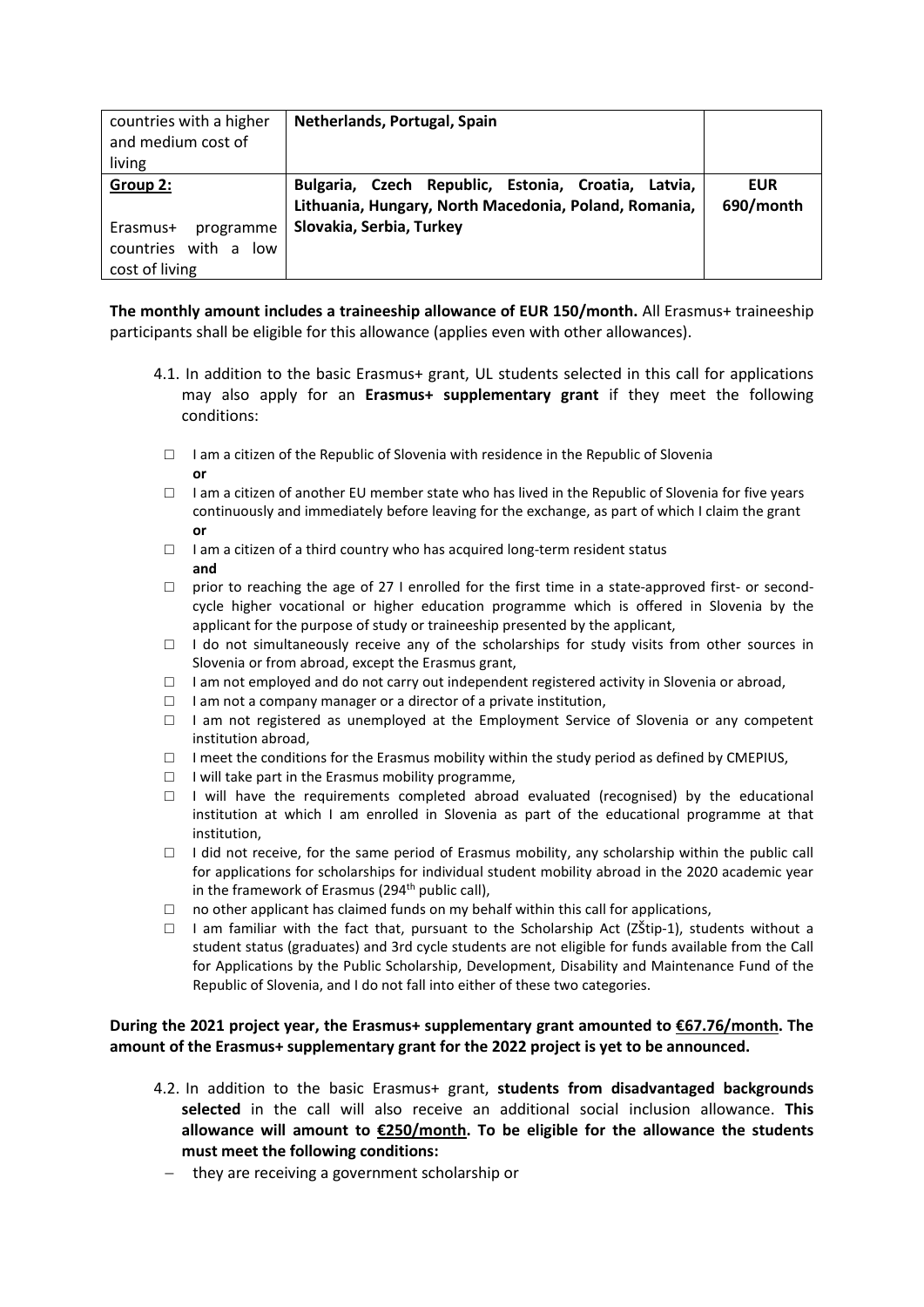- − one of the children or parents in their family has social, health-related and financial special needs, which can be proved with an official decision issued by the relevant authority,
- − they themselves have such needs, which they can prove with an official decision (determining they require a special escort or academic adjustments, that they are disabled, etc.),
- − they come from a single-parent or foster family or
- Slovenia is offering them international protection or
- − they are members of the Roma community.
- 4.3.As part of this call, the **green travel top-up** in the amount of **€50** (a lump sum) will be awarded to students who travel to **and** from their host country by bus, train, boat and/or any other form of group transport (e.g., GoOpti). The top-up will be paid to students after their mobility ends and they submit the corresponding proof. Students may also receive up to four additional travel days subsidised if the proof they submit shows that they actually needed additional days to complete their green trip.

# 4.4.**Students with special needs who are confirmed for the Erasmus+ exchange, will be able to apply for additional funds within the call for applications, which they should receive by email in the summer of 2022.**

Persons with special needs include individuals who require the provision of programmes with additional specialist assistance or adaptations with regard to the nature of their specific needs.

Students with special needs are blind, partially sighted or visually impaired students, deaf and hearing impaired students, students with speech and language disorders, students with reduced mobility, students with a long-term health condition, students with autistic disorders and students with emotional and behavioural disorders.

Examples of additional costs for students with special needs include additional travel expenses, adapted local transportation, additional costs due to adapted accommodation, additional costs due to assistance, costs of health services, costs of special teaching aids, etc.

#### **5. HOW TO APPLY AND DEADLINE FOR APPLICATIONS**

**Students who want to participate in a traineeship programme abroad as Erasmus+ students should apply at their home faculty at least one month before the mobility starts. A student may only submit an application for the period of mobility for which they can attest upon applying that they have a student status for the entire duration of the mobility, which shall be verified upon submitting the application to the call by the co-ordinator at the home faculty. An exception to this shall be students who are to attend the mobility as young graduates; the only condition for them is that they shall submit their application and attachments required before they complete the studies (i.e., the date of the last exam or the date of their final thesis defence rather than the date by which the student holds the student status). The student shall decide already upon applying whether they will carry out their traineeship as a student with a status for the entire period of the mobility or as a young graduate (performing the traineeship within 12 months after completing studies and no later than 30 September 2023). This status may not be changed during the mobility.** 

**The application shall contain:**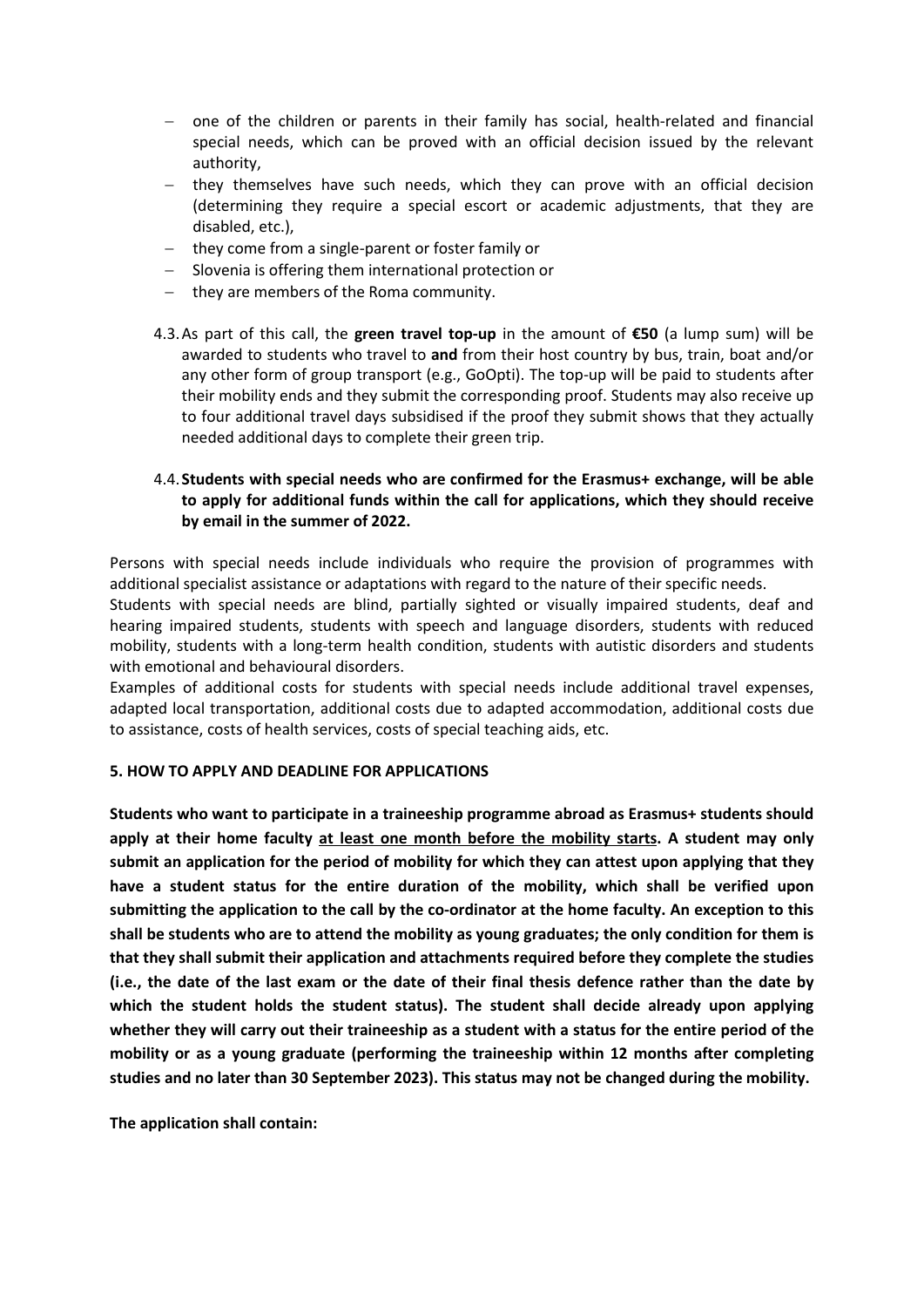- 1. **an application form for the Erasmus+ traineeship (in online or physical form)**, which the student shall complete in line with the instructions provided by their home faculty,
- 2. **the originally confirmed (signed and stamped) Erasmus+ Learning Agreement for Traineeship,**
- 3. **a motivational letter** (which can be written in Slovene) that contains the following information:
	- o how the work the student is to undertake within their traineeship abroad relates to their field of study at the home faculty;
	- o how the professional traineeship abroad will contribute to their further education and/or employability;
	- o a description of the hosting institution/company, along with a description of the job/department (field of work, number of employees, year of foundation, etc.).

**The student's home faculty shall forward the information on the selected candidates on a weekly basis in the prescribed Excel table to the UL Central Office of International Relations via the UL SharePoint.** The UL Central Office of International Relations will inform the student of their application to the call being approved and will provide instructions on how to submit the online application to the VIS portal for the Erasmus+ grant and for the online language preparation course. Application approval shall only apply for the implementation of traineeship at an employer and for the term confirmed in the Erasmus+ Learning Agreement for Traineeship, which the student shall enclose upon applying to the call. **The student shall submit a complete VIS online application for the Erasmus+ grant for traineeship at least 10 working days before the start of the mobility, which shall constitute a condition for the Erasmus+ grant approval.**  After submitting their VIS online application for the Erasmus+ grant, the student shall receive at their email address the Erasmus+ Grant Agreement, which they shall return to the UL Central Office of International Relations in two signed copies at least five working days before the beginning of the mobility. After receiving the signed Erasmus+ Grant Agreement, the UL shall pay out the first instalment (80%) of the Erasmus+ grant. The remainder of the grant shall be paid out after the mobility is completed and final documentation is submitted via the VIS online application for the Erasmus+ grant.

In accordance with the rules set out for the Erasmus+ programme, the UL Central Office of International Relations shall ensure the quality of the mobility, and shall thus be entitled to reject an application if it assesses that the mobility planned does not meet the qualitative conditions for mobility. The Commission for International and University Cooperation shall be competent to handle any complaints.

| <b>UL FACULTY</b>                                 | <b>ERASMUS+ CONTACT</b><br><b>PERSON</b> | <b>EMAIL</b>                         |
|---------------------------------------------------|------------------------------------------|--------------------------------------|
| Academy of Music                                  | Nina Podlipnik                           | nina.podlipnik@ag.uni-lj.si          |
| Academy of Theatre, Radio, Film<br>and Television | Darja Markoja                            | darja.markoja@agrft.uni-lj.si        |
| Academy of Fine Arts and Design                   | Jasmina Zajc                             | jasmina.zajc@aluo.uni-lj.si          |
| Faculty of Biotechnology                          | Katarina Rihtaršič                       | international@bf.uni-lj.si           |
| <b>School of Economics and Business</b>           | Andreja Turman                           | andreja.turman@ef.uni-lj.si          |
| <b>Faculty of Architecture</b>                    | Matevž Juvančič                          | matevz.juvancic@fa.uni-lj.si         |
| <b>Faculty of Social Sciences</b>                 | Danila Rijavec                           | int.office@fdv.uni-lj.si             |
| <b>Faculty of Electrical Engineering</b>          | Katarina Erjavec Drešar                  | katarina.erjavec.dresar@fe.uni-lj.si |
| Faculty of Arts                                   | Anja Golec                               | anja.golec@ff.uni-lj.si              |

More information is available from the **Erasmus+ contact persons at the UL faculties**: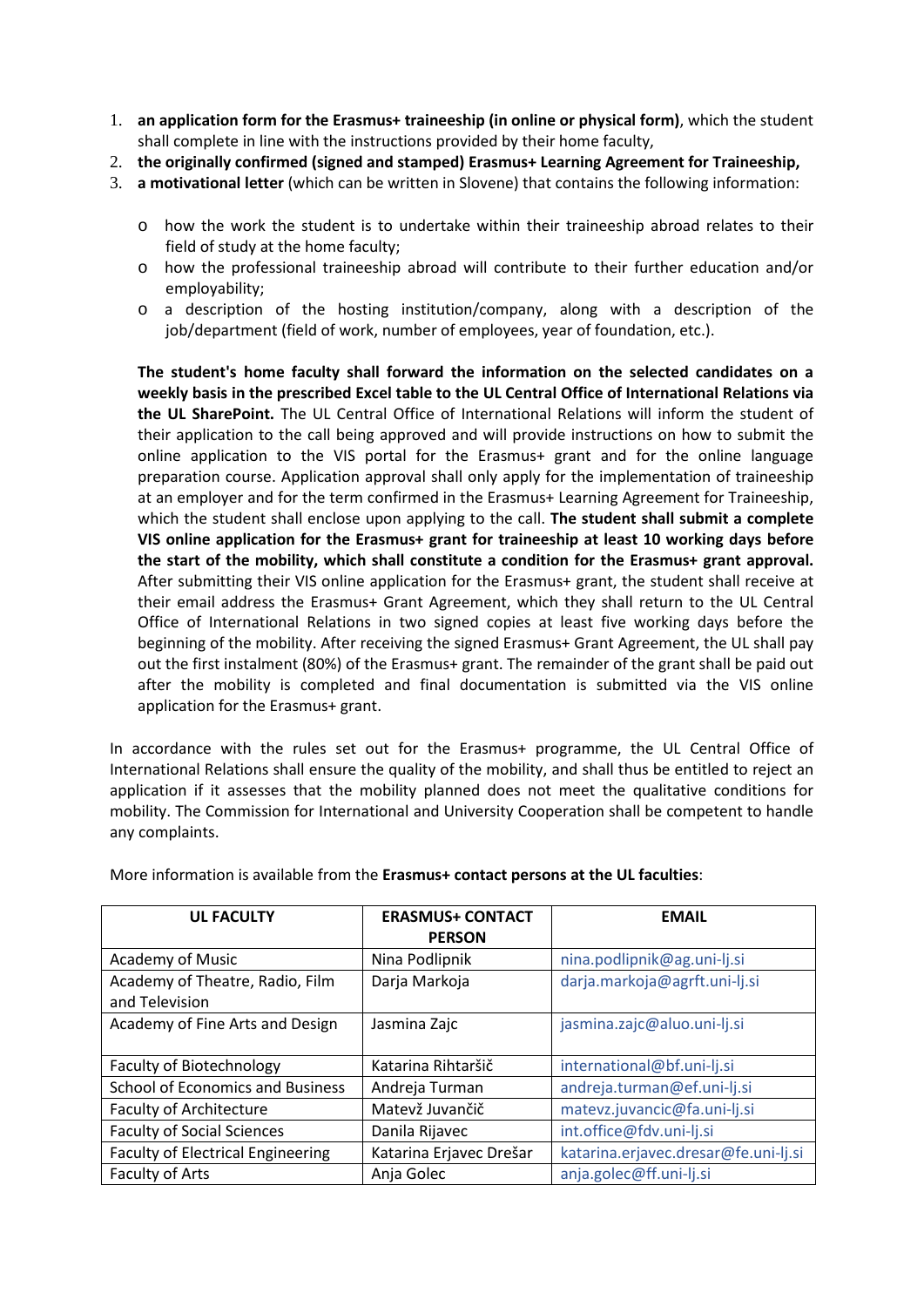| <b>Faculty of Pharmacy</b>               | Urban Jernejčič  | international@ffa.uni-lj.si   |
|------------------------------------------|------------------|-------------------------------|
| <b>Faculty of Civil and Geodetic</b>     | Romana Hudin     | romana.hudin@fgg.uni-lj.si    |
| Engineering                              |                  |                               |
| Faculty of Chemistry and Chemical        | Nastja Majerič   | nastja.majeric@fkkt.uni-lj.si |
| Technology                               |                  |                               |
| Faculty of Mathematics and               | Nina Rogelja     | nina.rogelja@fmf.uni-lj.si    |
| Physics                                  |                  |                               |
| Faculty of Maritime Studies and          | Tamara Pukšič    | tamara.puksic@fpp.uni-lj.si   |
| Transport                                |                  |                               |
| Faculty of Computer and                  | Vesna Gračner    | izmenjave@fri.uni-lj.si       |
| <b>Information Science</b>               |                  |                               |
| <b>Faculty of Mechanical Engineering</b> | Davorin Kramar   | davorin.kramar@fs.uni-lj.si   |
| <b>Faculty of Social Work</b>            | Borut Petrović   | office@fsd.uni-lj.si          |
|                                          | Jesenovec        |                               |
| Faculty of Sport                         | Jožef Križaj     | jozef.krizaj@fsp.uni-lj.si    |
| <b>Faculty of Public Administration</b>  | Marija Sušnik    | marija.susnik@fu.uni-lj.si    |
| <b>Faculty of Medicine</b>               | Ajda Rudel       | outgoing@mf.uni-lj.si         |
| Faculty of Natural Sciences and          | Alenka Šalej Lah | alenka.salejlah@ntf.uni-lj.si |
| Engineering                              |                  |                               |
| <b>Faculty of Education</b>              | Igor Repac       | mednarodna@pef.uni-lj.si      |
| Faculty of Law                           | Darja Rabzelj    | darja.rabzelj@pf.uni-lj.si    |
| Faculty of Theology                      | Urška Jeglič     | erasmus@teof.uni-lj.si        |
| <b>Veterinary Faculty</b>                | Petra Gruden     | VFinternational@vf.uni-lj.si  |
| <b>Faculty of Health Sciences</b>        | Natalija Plankl  | natalija.plankl@zf.uni-lj.si  |

# **6. APPEAL**

Applicants may appeal to the competent committee at a member faculty within eight days of having their application rejected. The competent committee will issue a decision on the appeal. An appeal must be filed in writing, explaining in detail the reasons for lodging it. The application conditions may not constitute the subject of the applicants' complaint.

# **7. CALL DOCUMENTS**

The documentation related to the call for applications is available at: [https://www.uni](https://www.uni-lj.si/mednarodno_sodelovanje_in_izmenjave/erasmus+_mobilnost_za_prakso/)[lj.si/mednarodno\\_sodelovanje\\_in\\_izmenjave/erasmus+\\_mobilnost\\_za\\_prakso/.](https://www.uni-lj.si/mednarodno_sodelovanje_in_izmenjave/erasmus+_mobilnost_za_prakso/)

A guide for applicants: [https://ec.europa.eu/programmes/erasmus-plus/resources/programme](https://ec.europa.eu/programmes/erasmus-plus/resources/programme-guide_en)[guide\\_en.](https://ec.europa.eu/programmes/erasmus-plus/resources/programme-guide_en)

Any additional specific information will be provided by individual UL faculties on their respective websites.

#### **8. SUBSEQUENT CHANGES TO THE CALL FOR APPLICATIONS OR ITS TERMS AND CONDITIONS**